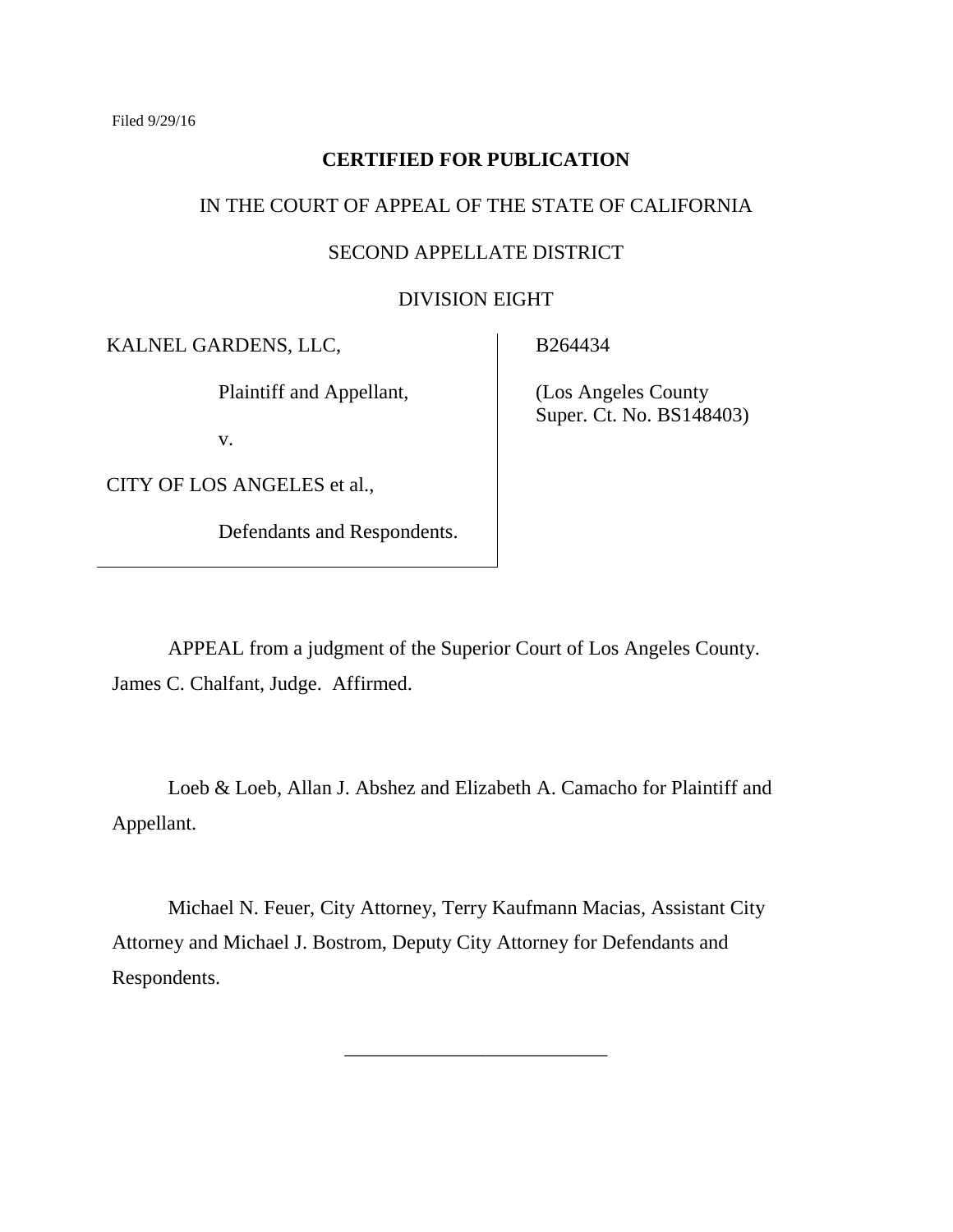Developer Kalnel Gardens, LLC, appeals from the judgment denying its petition for a writ of administrative mandate seeking to overturn the City of Los Angeles's decision to halt a previously approved 15-unit housing project in Venice. We dismiss the appeal in part as to the developer's cause of action based on the Housing Accountability Act because the developer did not seek appellate review by way of a writ petition as required by that statute. We affirm as to the remaining causes of action because there is substantial evidence that the proposed project violated the visual and scenic elements requirement of the California Coastal Act, and because the Coastal Act takes precedence over statutes awarding density and height increase bonuses for proposed residential developments that include affordable housing units.

#### **FACTS AND PROCEDURAL HISTORY**

In 2013, City of Los Angeles planning officials approved Kalnel Gardens, LLC's proposed project to tear down a two-story, three-unit apartment building at the triangular intersection of Mildred and Ocean Avenues and Venice Boulevard in the Venice area. The project would include a total of 15 housing units: five duplexes and five single family homes. Kalnel was allowed to exceed the normal density restrictions for that location because two of the units would be designated for very low income households. These "density bonuses" were authorized by the Housing Accountability Act (Gov. Code, § 65589.5 (HAA)), the Density Bonus Act (Gov. Code, § 65915) and the Mello Act (Gov. Code,  $\S 65590$ ).<sup>1</sup> The low income housing units also entitled Kalnel to certain other zoning concessions, including a height variance above the usual 25-foot limit. As a result, the project included a flat roofline height of 33.75 feet and a varied roofline height of 40.5 feet.

**<sup>1</sup>** All further undesignated section references are to the Government Code. We will sometimes refer to these three acts collectively as the housing density statutes, and we will discuss them in more detail in section 1 of our discussion.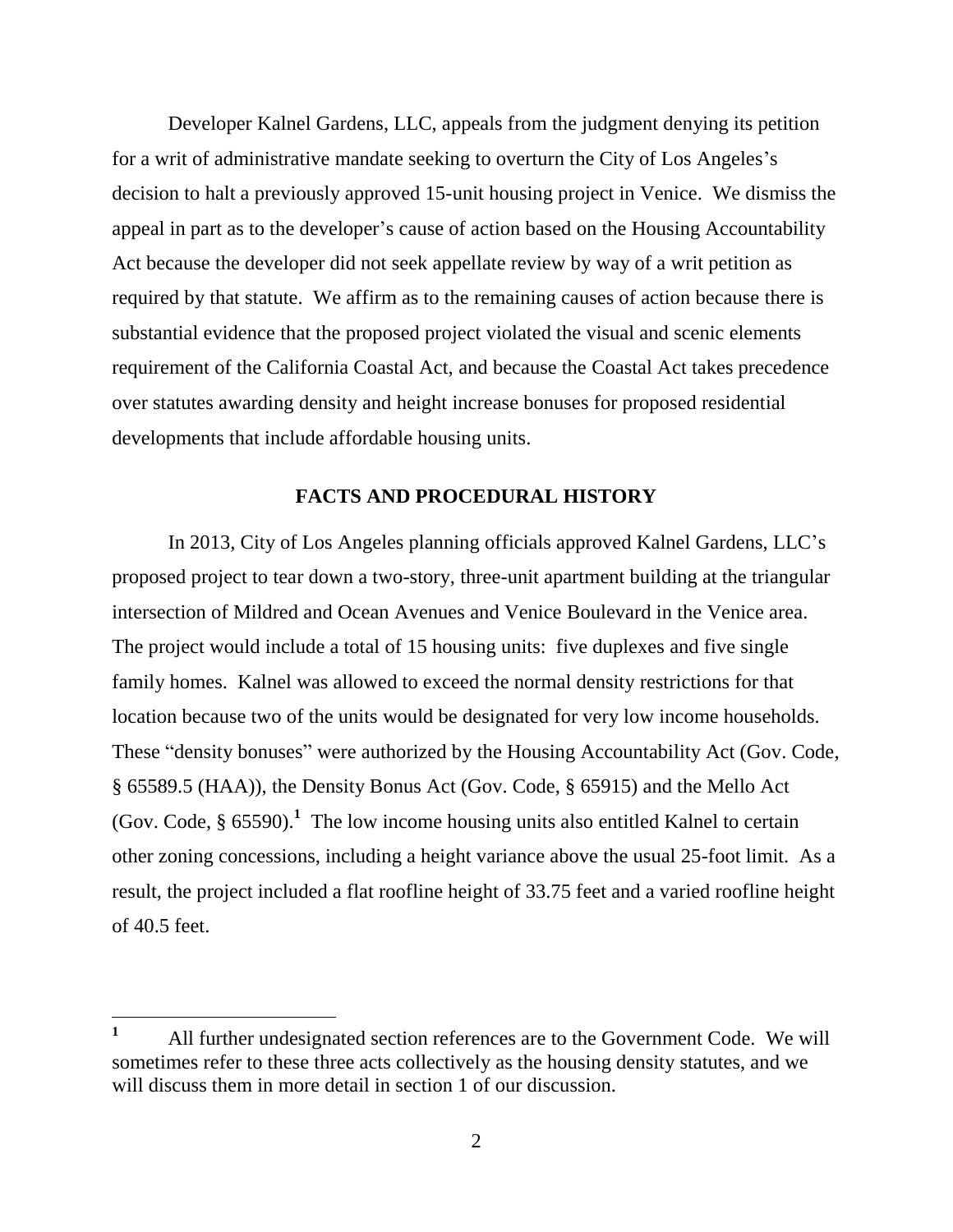In addition to approving the density bonuses and height variances, city planning officials adopted a mitigated negative declaration under the California Environmental Quality Act (Pub. Resources Code, § 21000, et seq. (CEQA)). Soon after, the City's advisory agency approved the project's vesting tentative tract map, including findings that the project complied with the City's General Plan as well as the Venice Specific Plan. The City's zoning administrator also approved a coastal development permit under the Coastal Act (Pub. Resources Code, § 30000, et seq.).

In September 2013, a group of neighboring residents appealed the planning department's various approvals concerning Kalnel's project, including the coastal development permit. The residents contended the project violated the Coastal Act because its height, density, setbacks, and other visual and physical characteristics were out of step with the existing neighborhood.**<sup>2</sup>**

At the December 2013 appeal hearing before the West Los Angeles Area Planning Commission (the Commission), numerous area residents spoke about how the proposed project was out of step with the unique character of the Venice neighborhood, which was described as artistic and charming. According to the residents, one- and two-story structures outnumbered taller structures in the area by a ratio of nine to one. The visual impact of the few taller structures that existed was mitigated by setbacks of as much as 200 feet, while the Kalnel project had the same 25-foot setback as did one-story homes. Many of the homes were 1920's era one-story bungalows. The project's three-story height, which included rooflines of up to 40 feet, would tower over and shadow nearby properties. The design as a whole was described as having solid stucco brown walls with no windows, articulation, or character of any kind.

These concerns were echoed in a statement by Tricia Keane, the planning director for City Council Member Mike Bonin. Keane agreed that the surrounding neighborhood

**<sup>2</sup>** The residents raised several other challenges to the project, including its effect on traffic, vehicular and pedestrian safety, parking, and coastal access. The trial court's judgment, and our analysis, is limited to the issue of visual and scenic compatibility under the Coastal Act.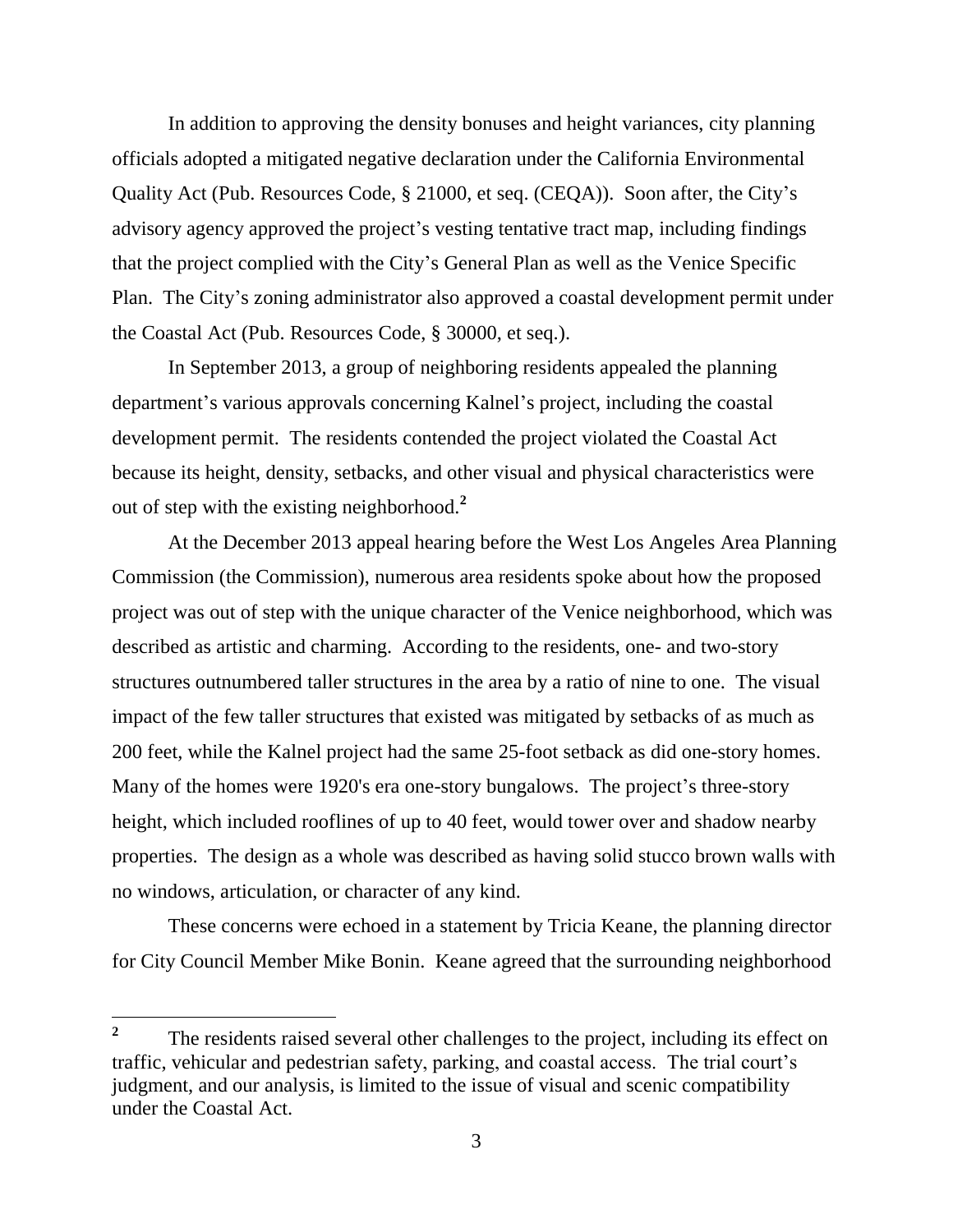consisted primarily of one- and two-story single and multi-family homes. Few, if any, "reach the height, story, scale and mass proposed by this project." The proposed project was not consistent with the character of the neighborhood, which she called the "gateway to Venice." A Commission staff member confirmed that there were only a few threestory buildings near the site of the proposed project, with everything else being one story.

Alan Abshez, counsel for Kalnel, said that there was a three-story library across the street from the project site, and that similar size structures could be found along nearby stretches of Venice Boulevard and Mildred Avenue. At bottom, however, Abshez said this was "all a case about affordable housing and density bonus." Abshez contended that the density and height of Kalnel's project were all the result of its compliance with the statutory requirement that the project include affordable housing.

Commission Vice President Donovan said that issues related to the density bonus were "outside the purview" of the appeal hearing, which instead focused on the Commission's discretionary power concerning the issuance of coastal development permits under the Coastal Act. At Donovan's suggestion the Commission found that the development did not conform to the Coastal Act because its size, height, bulk, mass, and scale were incompatible with and harmful to the surrounding neighborhood and because the setbacks were too small.**<sup>3</sup>**

Kalnel appealed the Commission's decision to the City Council, which denied the appeal and adopted the Commission's findings. Kalnel then brought an administrative mandate action against the City, alleging that it had violated the HAA, the Density Bonus Act, and the Mello Act.**<sup>4</sup>**

 $\overline{a}$ 

**<sup>3</sup>** The Commission also adopted findings concerning traffic issues and other concerns.

**<sup>4</sup>** Kalnel also stated two causes of action under federal civil rights law alleging that the City's actions violated Kalnel's constitutional due process and equal protection rights. (42 U.S.C. § 1983.) The trial court did not address that issue and neither do the parties on appeal. As a result, neither do we.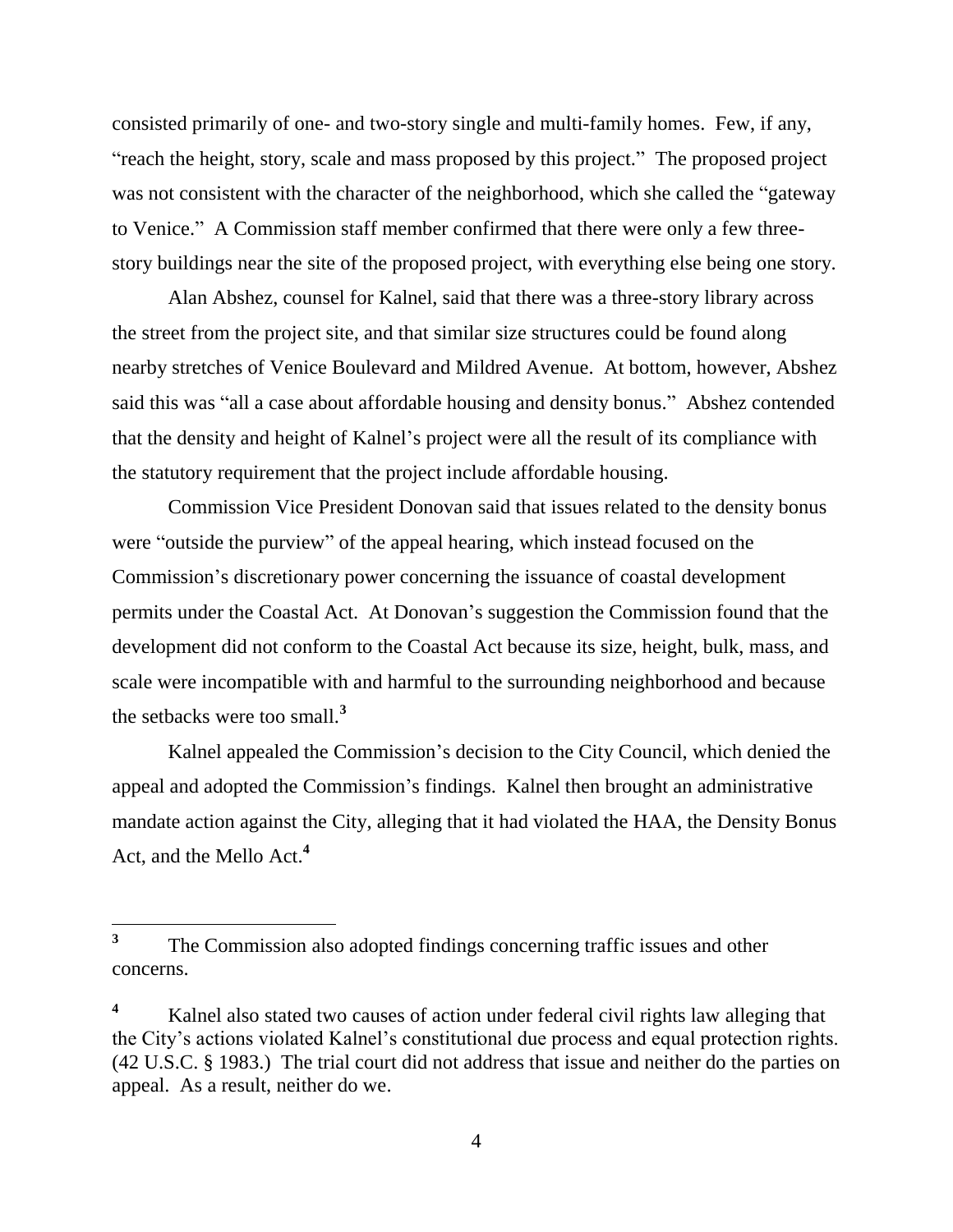Distilled, the trial court found that the City had not complied with the HAA and that the density bonus, height and setback variations initially approved for the project were proper under the housing density statutes and other City zoning plans and regulations, including the Coastal Commission-approved Venice Land Use Plan. Even so, the trial court found that the three housing density statutes were subordinate to the Coastal Act and that substantial evidence supported the City's findings that the project violated that act because it was visually out of step with the surrounding coastal community.**<sup>5</sup>** Kalnel does not contend that there was insufficient evidence to support the finding that the project violated the Coastal Act. Therefore, the primary issue on appeal is whether the Coastal Act in fact takes precedence over the various housing density provisions.

## **STANDARD OF REVIEW**

At issue in administrative mandate proceedings is whether the agency acted without or in excess of jurisdiction, whether there was a fair hearing, and whether there was a prejudicial abuse of discretion. An abuse of discretion occurs when the agency did not proceed in the manner required by law, its order or decision is not supported by the findings, or the findings are not supported by the evidence. (Code Civ. Proc., § 1094.5, subd.  $(b)$ .)

Our role is the same as the trial court's: we review the administrative record to determine whether the City's findings are supported by substantial evidence. (*Reddell v. California Coastal Com.* (2009) 180 Cal.App.4th 956, 962 (*Reddell*).) To the extent interpretation of a statute is involved, we exercise independent review and apply the wellsettled rules of statutory construction. (*Automotive Funding Group, Inc. v. Garamendi* (2003) 114 Cal.App.4th 846, 851.)

**<sup>5</sup>** The trial court also found that the City's original issuance of a mitigated negative declaration for the project under CEQA had been proper, and rejected two new issues raised by the City at trial: that the project violated the Venice Land Use Plan by calling for the consolidation of more than two lots, and that it hinged on the City ceding a certain portion of public right of way to the developer. Because we affirm the trial court's judgment under the Coastal Act, we need not reach those issues.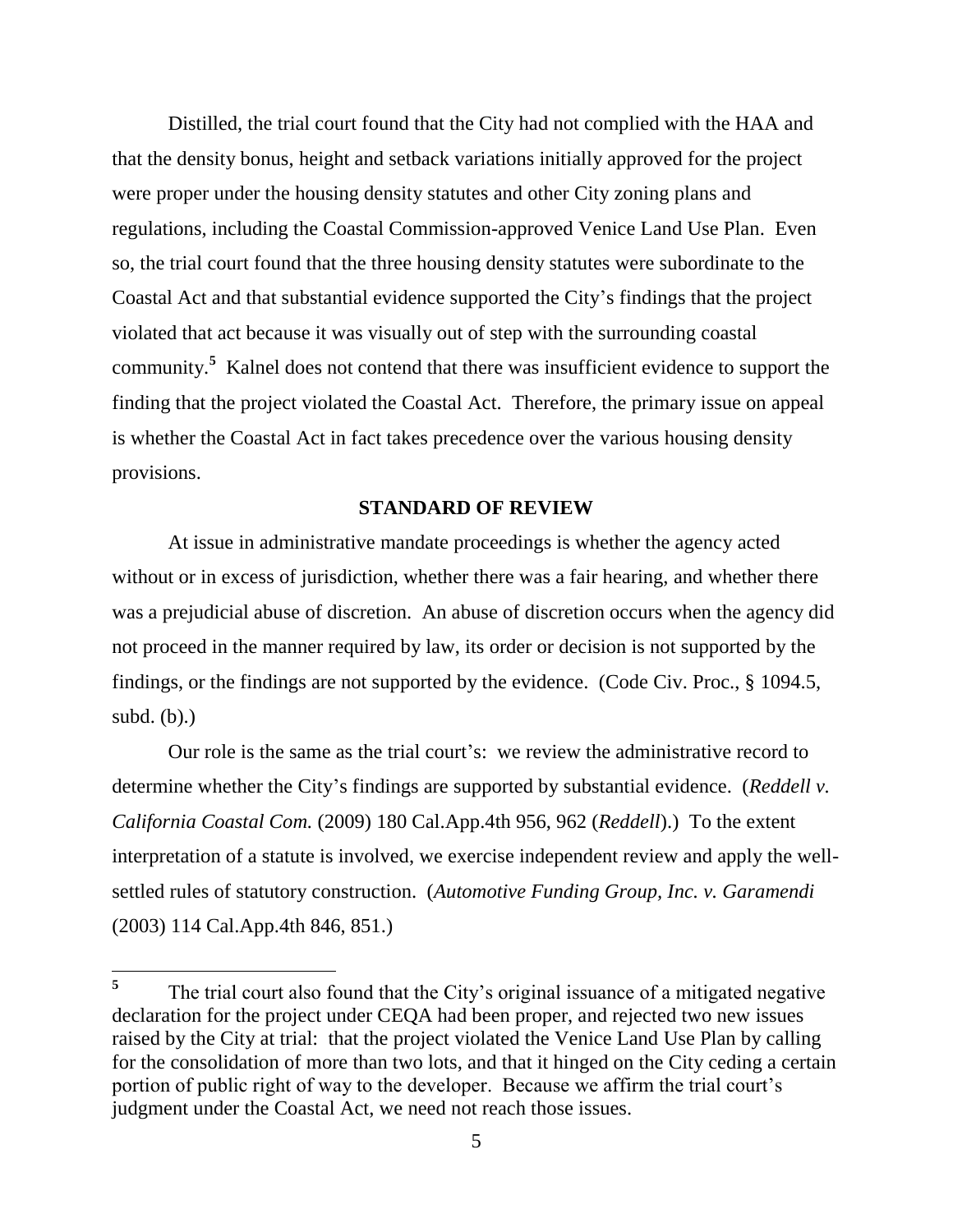The fundamental rule of statutory construction is to ascertain the Legislature's intent in order to give effect to the purpose of the law. (*Pasadena Metro Blue Line Construction Authority v. Pacific Bell Telephone Co.* (2006) 140 Cal.App.4th 658, 663- 664 (*Pasadena Metro Blue Line*).) We first examine the words of the statute and try to give effect to the usual, ordinary import of the language while not rendering any language surplusage. The words must be construed in context and in light of the statute's obvious nature and purpose. The terms of the statute must be given a reasonable and commonsense interpretation that is consistent with the Legislature's apparent purpose and intention. (*Id.* at p. 664.) Our interpretation should be practical, not technical, and should also result in wise policy, not mischief or absurdity. (*Ibid.*) We do not interpret statutes in isolation. Instead, we read every statute with reference to the entire scheme of law of which it is a part in order to harmonize the whole. (*20th Century Ins. Co. v. Superior Court* (2001) 90 Cal.App.4th 1247, 1275.)

If the statutory language is clear, we should not change it to accomplish a purpose that does not appear on the face of the statute or from its legislative history. (*Pasadena Metro Blue Line, supra,* 140 Cal.App.4th at p. 664.) If there is more than one reasonable interpretation of a statute, then it is ambiguous. (*Joannou v. City of Rancho Palos Verdes*  (2013) 219 Cal.App.4th 746, 752 (*Joannou*).) If so, we turn to secondary rules of construction, including maxims of construction, the legislative history, and the wider historical circumstances of a statute's enactment. (*Ibid.*)

## **DISCUSSION**

## *1. Summary of the Three Housing Density Statutes*

## 1.1 The Housing Accountability Act (HAA)

The HAA (§ 65589.5), known as the "anti-NIMBY law," **<sup>6</sup>** was designed to limit the ability of local governments to reject or render infeasible housing developments based on their density without a thorough analysis of the "economic, social, and environmental effects of the action . . . ." (§ 65589.5, subd. (b).) When a proposed development

NIMBY is the acronym for Not In My Backyard.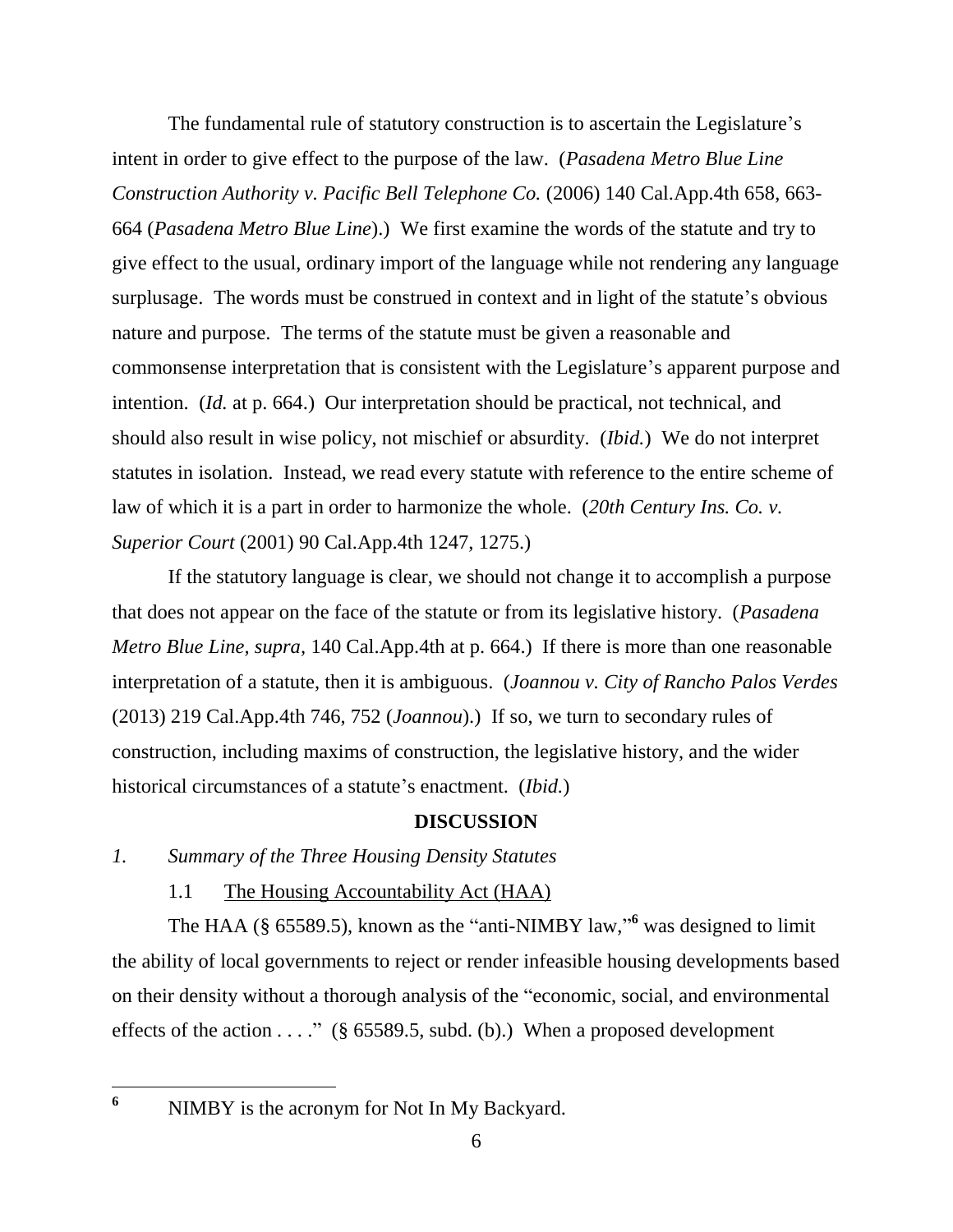complies with objective general plan and zoning standards, including design review standards, a local agency that intends to disapprove the project, or approve it on the condition that it be developed at a lower density, must make written findings based on substantial evidence that the project would have a specific, adverse impact on the public health or safety and that there are no feasible methods to mitigate or avoid those impacts other than disapproval of the project. (§ 65589.5, subd. (i) (1)  $\&$  (2).)<sup>7</sup>

### 1.2 The Density Bonus Act

The Density Bonus Act (§ 65915) is designed to address the shortage of affordable housing in California. (*Latinos Unidos Del Valle De Napa Y Solano v. County of Napa* (2013) 217 Cal.App.4th 1160, 1164.) When a developer agrees to set aside a certain percentage of the units in a housing development for low or very low income residents, the local agency with approval power over that development must award the developer both certain itemized concessions and a density bonus that allows an increase in density above what the zoning ordinances would ordinarily allow. (*Ibid.*)

Local governments are required to enact ordinances that implement the density bonus law (§ 65915, subd. (a)), which the City did through Los Angeles Municipal Code section 12.22.A.25. The Density Bonus Act also provides for judicial remedies if the local agency refuses to grant the required density bonus. (§ 65915, subd. (d)(3).)

#### 1.3 The Mello Act

 $\overline{a}$ 

The Mello Act (§§ 65590-65590.1) establishes minimum requirements for affordable housing within the coastal zone. (*Pacific Palisades Bowl Mobile Estates, LLC v. City of Los Angeles* (2012) 55 Cal.4th 783, 798 (*Pacific Palisades*).) It does this in two ways: first, by requiring the construction of replacement low income housing when existing affordable housing is demolished (§ 65590, subd. (b)); second, as applicable here, by requiring new affordable housing units as part of new developments, either at the site of the new development or somewhere else (§ 65590, subd. (d)). While a local agency must require replacement affordable housing when existing affordable housing is

**<sup>7</sup>** The trial court found, and the City does not dispute, that it failed to make the required findings under the HAA.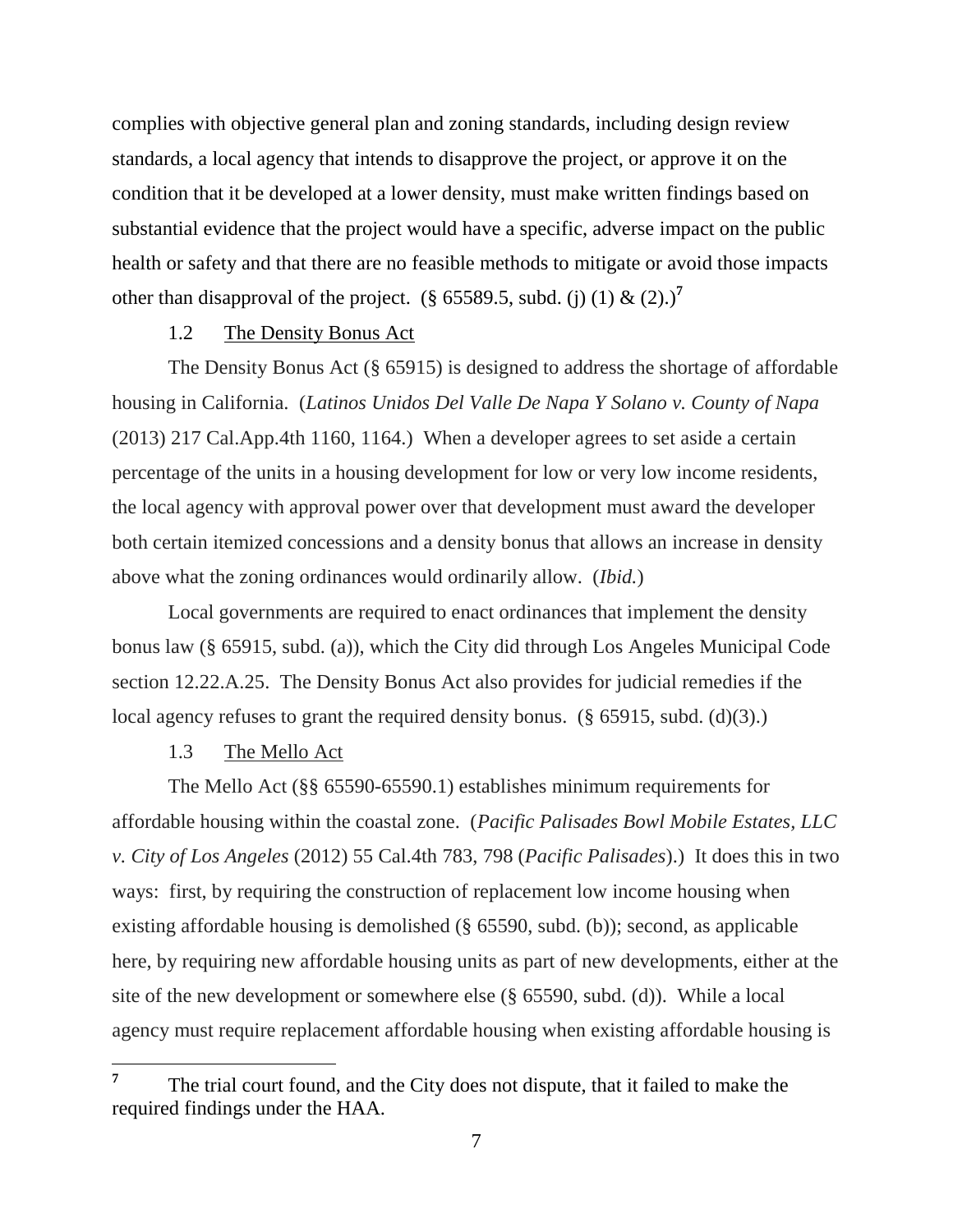demolished within the coastal zone, the agency may reject the addition of affordable housing units in a proposed new development if those units are found to be not feasible. (§ 65590, subd. (d)). Feasibility "means capable of being accomplished in a successful manner within a reasonable period of time, taking into account economic, environmental, social, and technical factors."  $(\S 65590, \text{subd. (g)}(3))$ .

#### *2. The Coastal Act*

The court in *Pacific Palisades, supra,* 55 Cal.4th at pages 793-794, gave a detailed description of the Coastal Act, which we paraphrase below.

The Coastal Act (Pub. Resources Code, § 30000, et seq.), is a comprehensive scheme to govern land use planning for the state's entire coastal zone. As part of its enactment the Legislature made several findings: That the coastal zone "is a distinct and valuable natural resource of vital and enduring interest to all the people"; that permanent protection of the state's natural and scenic resources is of paramount concern; that "it is necessary to protect the ecological balance of the coastal zone"; and that "existing developed uses, and future developments that are carefully planned and developed consistent with the policies of [the Coastal Act], are essential to the economic and social well-being of the people of this state . . . ." (Pub. Resources Code, § 30001, subds. (a) and  $(d)$ .)

The Coastal Act is to be "liberally construed to accomplish its purposes and objectives." (Pub. Resources Code, § 30009.) In almost all cases, any development within the coastal zone requires a coastal development permit in addition to any other permits required by law from state or local governments or state and local agencies. (Pub. Resources Code, § 30600, subd. (a).)

The Coastal Act relies heavily on local government "to achieve maximum responsiveness to local conditions, accountability, and public accessibility . . . ." (Pub. Resources Code, § 30004, subd. (a).) It requires local governments to develop local coastal programs, comprised of a land use plan and implementing ordinances to promote the Coastal Act's objectives. (Pub. Resources Code, §§ 30004, subd. (a); 30001.5; 30500-30526.) In 2001 the Coastal Commission certified the City's Venice Land Use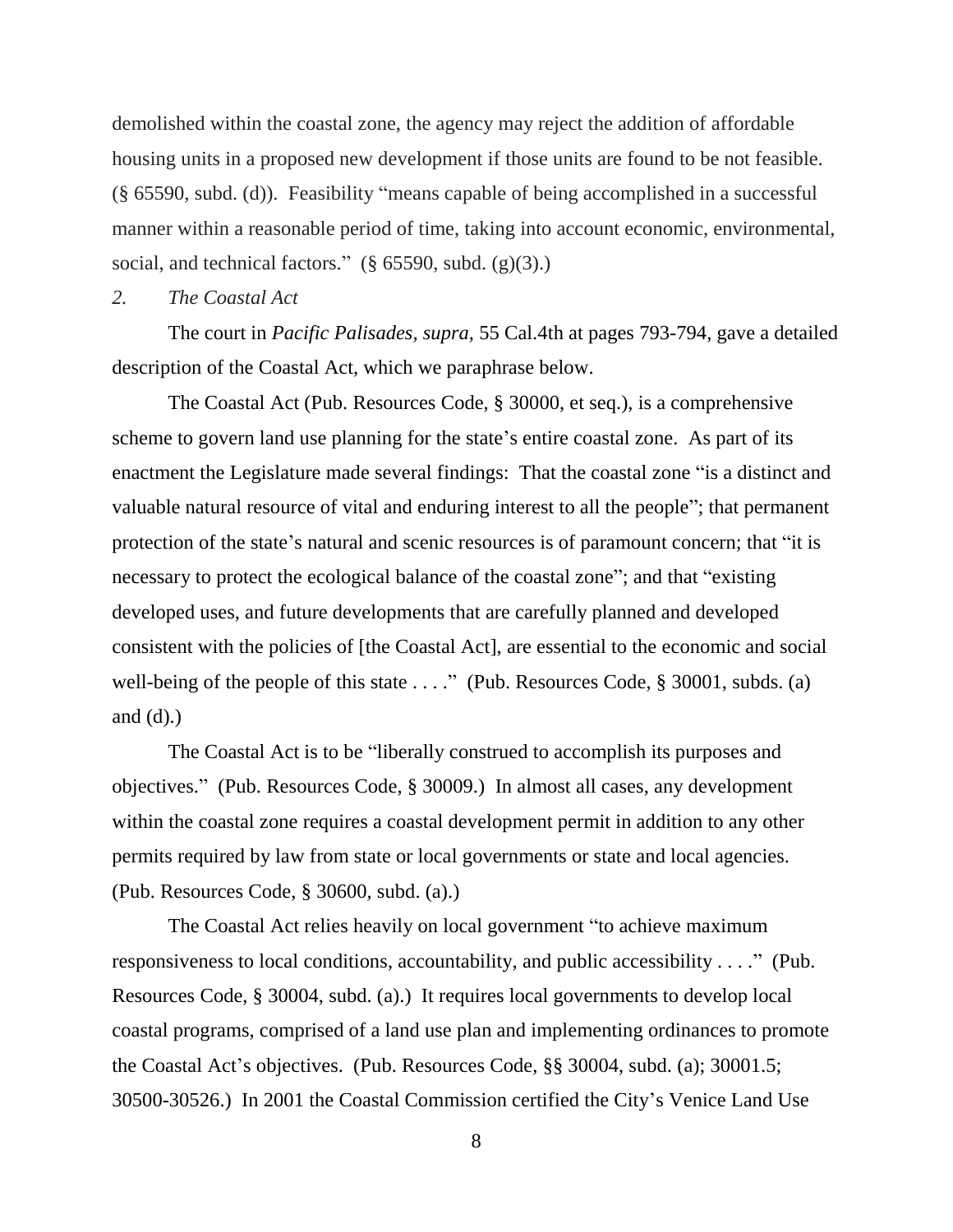Plan as the local coastal program governing the City's issuance of coastal development permits.

Once the Coastal Commission certifies a local government's program, the Coastal Commission delegates authority over coastal development permits to the local government. (Pub. Resources Code, §§ 30519, subd. (a); 30600.5, subds. (a), (b) & (c).) Under the Coastal Act, the local coastal program and development permits issued by local agencies are not just matters of local law. Instead, they embody state policy. A fundamental purpose of the Coastal Act is to ensure that state policies prevail over local government concerns.

# *3. The Appeal Must Be Dismissed in Part Because Kalnel Did Not File a Writ Petition as Required by the Housing Accountability Act*

Kalnel's first cause of action was for violation of the HAA. Even though the trial court concluded the City had violated the HAA, it denied relief under the Coastal Act. Nevertheless, Kalnel purports to appeal the denial of its HAA claim. The City contends that we must dismiss that portion of the appeal because Kalnel was required to obtain appellate review of its HAA claim by way of a writ petition.

Subdivision (m) of section 65589.5 provides that actions brought to enforce the HAA shall be brought as administrative mandate actions. Subdivision (m) also provides the mechanism for appellate review in such cases: "Upon entry of the trial court's order, a party shall, *in order to obtain appellate review of the order,* file a petition within 20 days after service upon it of a written notice of the entry of the order, or within such further time not exceeding an additional 20 days as the trial court may for good cause allow. If the local agency appeals the judgment of the trial court, the local agency shall post a bond, in an amount to be determined by the court, to the benefit of the plaintiff if the plaintiff is the project applicant." (Italics added.)

Kalnel did not ask for an additional 20 days in which to file a writ petition, and did not file a writ petition at all. Instead, within 60 days after service of notice that judgment had been entered it filed a notice of appeal as to the entire judgment. The City contends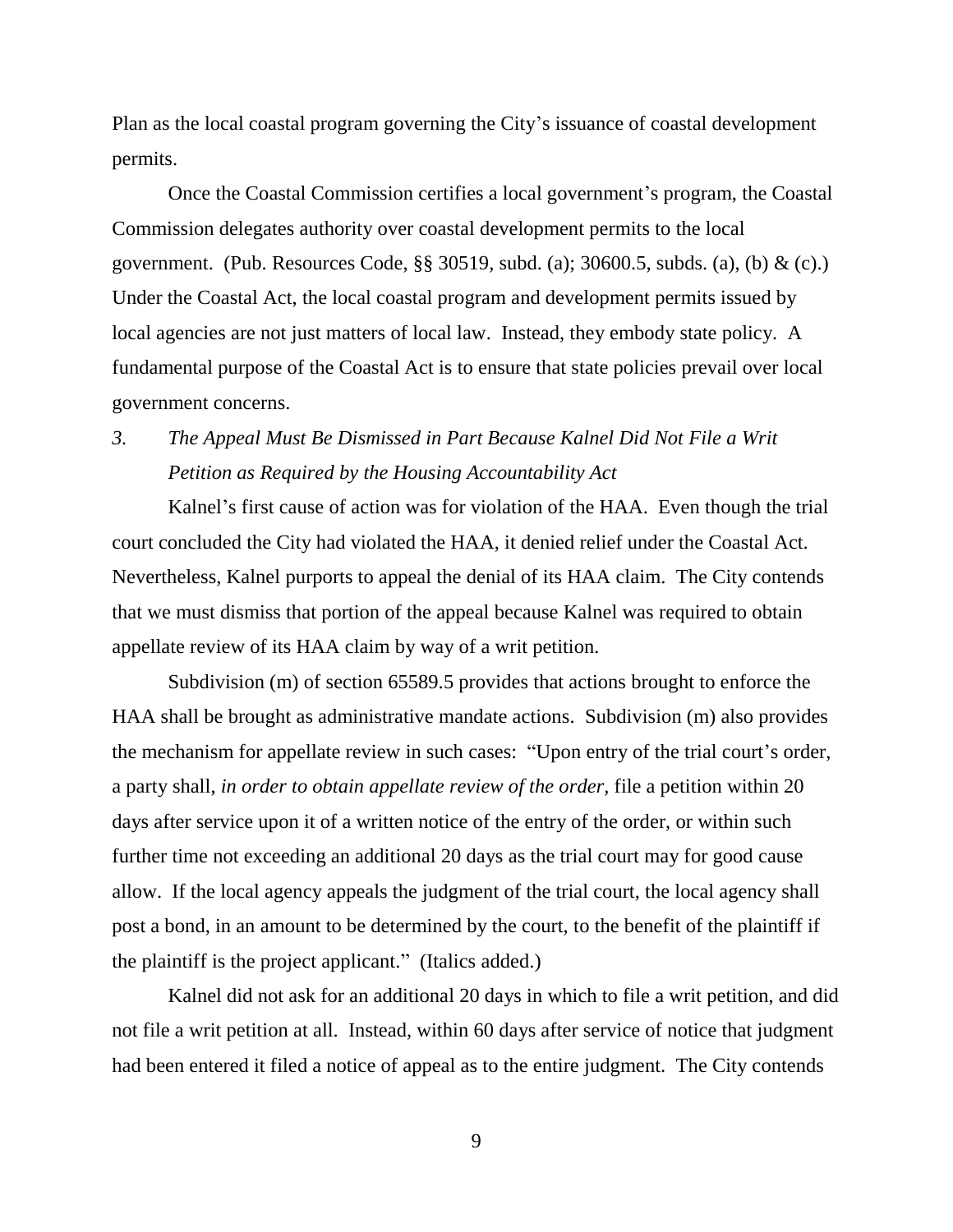that we have no jurisdiction to consider Kalnel's challenge to the judgment insofar as the HAA cause of action is concerned. We agree.

Because the statute mentions appellate review of a trial court *order*, but goes on to require a bond when a local agency appeals a *judgment*, Kalnel contends that the statute requires a writ petition only when interlocutory relief is sought from a trial court order in an action under the HAA. The legislative history of the HAA leads us to reject this contention.

As originally introduced, and as first amended, section 65589.5 did not mention the procedure for seeking appellate review in HAA actions. (Legis. Counsel's Dig., Sen. Bill No. 575 (2005-2006 Reg. Sess.).) Subdivision (m) was added as part of a June 7, 2005, amendment, and provided that, after a trial ended, "[u]pon entry of the trial court's order [*denying relief*], a party shall, in order to obtain appellate review of the order," file a writ petition within 20 days, with the trial court permitted to extend that period by up to 20 more days. If the local agency appealed the judgment, then the agency would have to post a bond. (Legis. Counsel's Dig., *supra*, at pp. 9-10, italics added.)

The only parties who can be denied relief in an HAA action are developers such as Kalnel who are challenging a local agency's disapproval of a proposed development. Appellate review of an order denying relief in such an action must therefore refer to a trial court judgment in favor of the local agency whose decision has been challenged, not to some unspecified interlocutory order.

SB 575 amended subdivision (m) to its current form on June 16, 2005, by deleting the limiting phrase "denying relief" from the mandatory writ procedure. Just as amendments to existing legislation are indicative of legislative intent to broaden or restrict the scope of a statute (*Lockheed Martin Corp. v. Workers' Comp. Appeals Board* (2002) 96 Cal.App.4th 1237, 1245), so too is the evolution of proposed legislation from its introduction to its final form. (*Quarterman v. Kefauver* (1997) 55 Cal.App.4th 1366, 1373.) Instead of requiring a writ petition by only a party denied relief in an HAA action – which must mean developers – the Legislature must have intended to expand the writ requirement to all parties in HAA actions.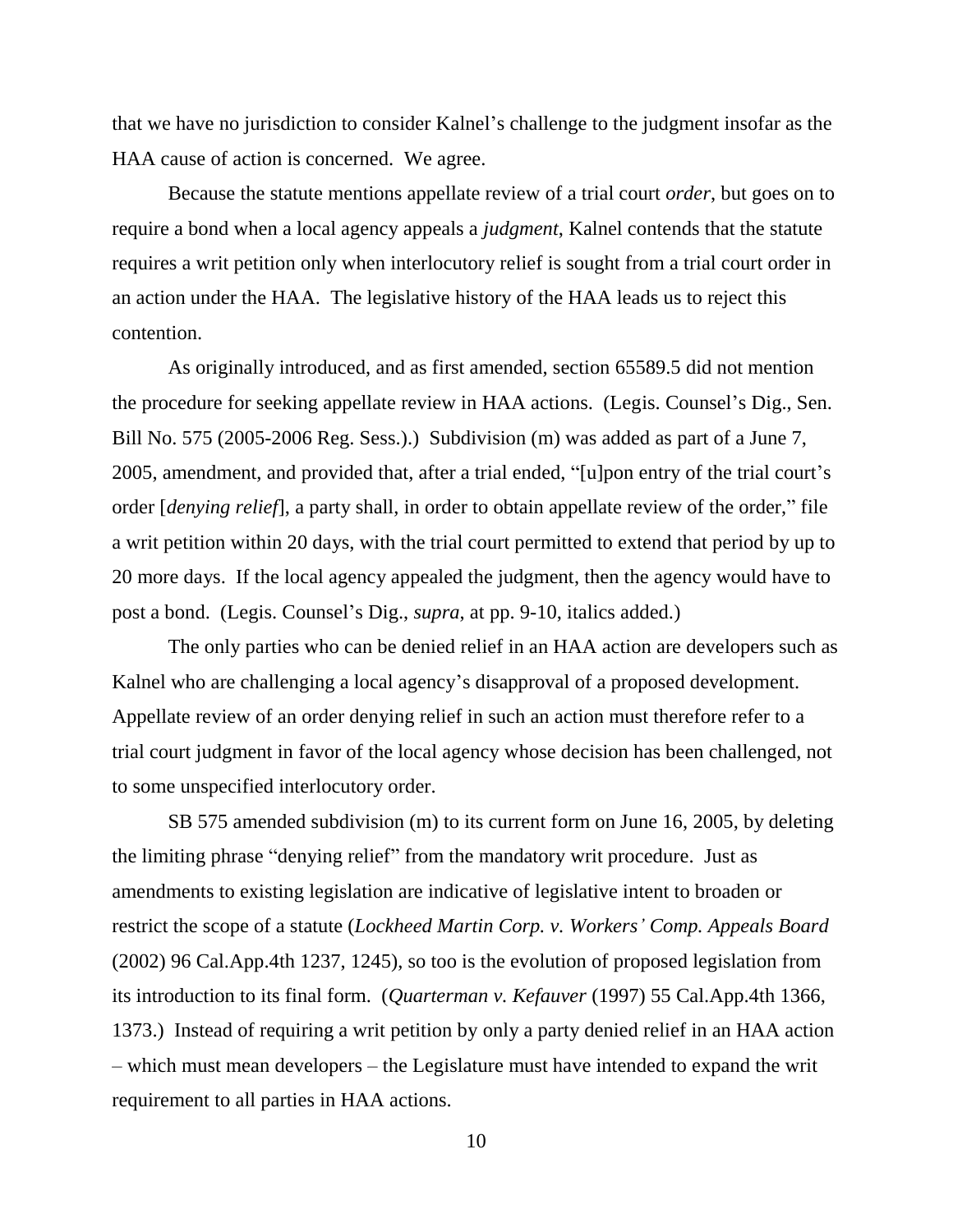Our conclusion is bolstered by the Legislative's Counsel Digest, which is the official summary of the legal effect of a bill and is relied upon by the Legislature throughout the legislative process. (*Joannou, supra,* 219 Cal.App.4th at p. 759.) Although it is not binding, the digest is entitled to great weight. (*Ibid.*) In describing every version of SB 575 from the time subdivision (m) was first added and then amended to delete the "denying relief" language, the digest stated that the bill would "specify procedures for appeal of the court's *order*." (Legis. Counsel's Dig., *supra*, italics added.) It appears to us that the Legislature: (1) loosely interchanged the term "appeal" as an alternative for appellate review by way of writ proceedings; and (2) intended "order" to mean the final judgment in an HAA action. In other words, the final order in an HAA action was not an appealable judgment or order under Code of Civil Procedure section 904.1.

The City also contends that the HAA writ review provision is substantially similar to the California Public Records Act. (§ 6250, et seq.) The losing party in a Public Records Act case must also file a writ petition within 20 days of the trial court's order (§ 6259, subd. (c).) Under that provision, the failure to do so divests the appellate court of jurisdiction, a defect that cannot be remedied by treating a notice of appeal as a writ petition if the notice of appeal was filed after the 20-day writ petition deadline. (*MinCal Consumer Law Group v. Carlsbad Police Dept.* (2013) 214 Cal.App.4th 259, 265.)

As Kalnel points out, however, section 6259, subdivision (c) expressly states that an order of the court in a Public Records Act case "is not a final judgment or order within the meaning of Section 904.1 of the Code of Civil Procedure from which an appeal may be taken, but shall be immediately reviewable by petition to the appellate court for the issuance of an extraordinary writ" within 20 days after notice of entry of order is served. Because the HAA contains no such express limitation on the right to appeal, Kalnel contends that judgments in HAA actions are as appealable as any other final judgment.

We agree that the requirement to seek writ relief as the only avenue of appellate review in HAA actions would have been clearer if the Legislature had chosen the same express limiting language found in the Public Records Act. Even so, in light of the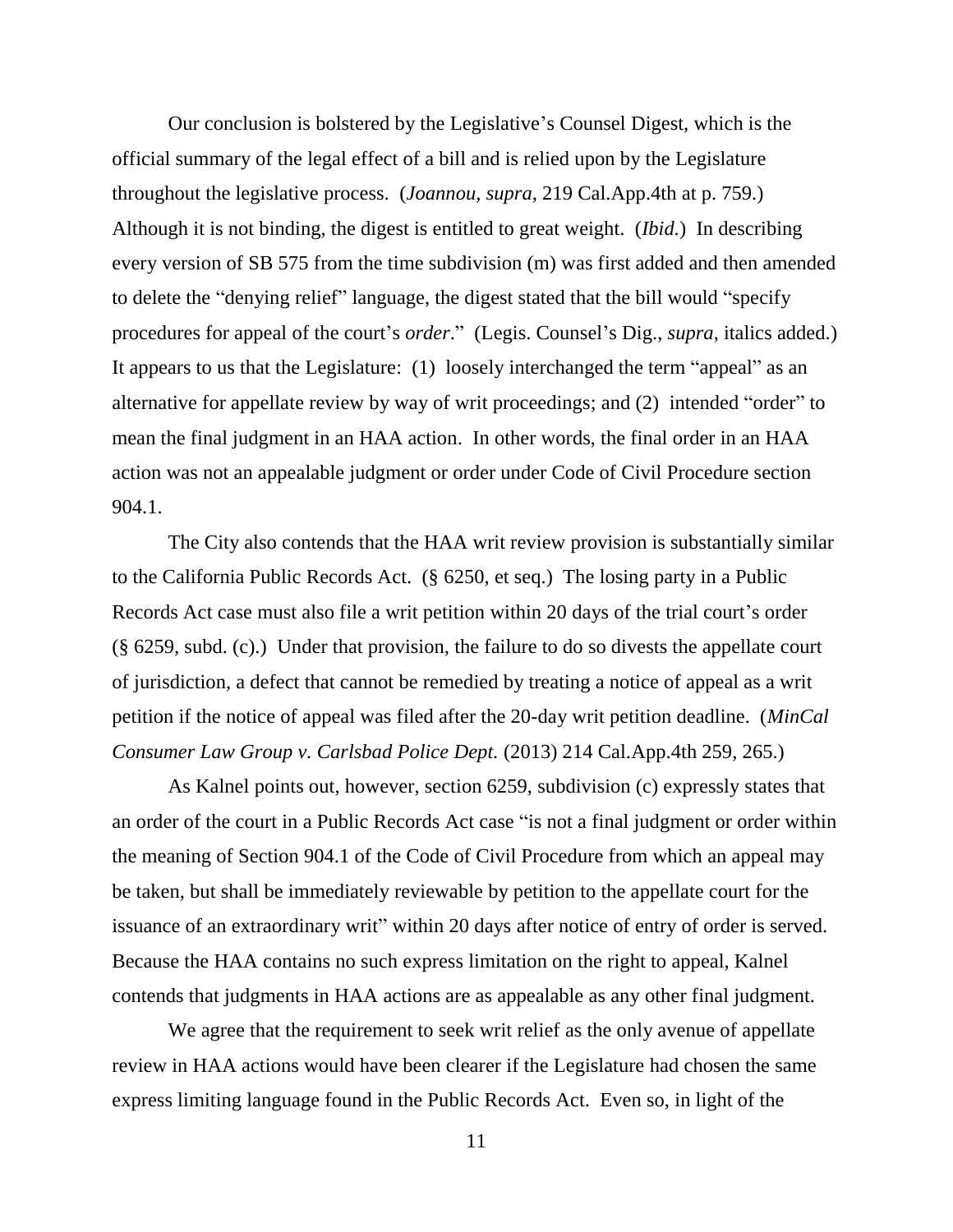legislative history of section 65589.5, subdivision (m), we see no other reasonable construction of the statement that a party to an HAA action must file a writ petition within 20 days of service of notice of entry of the adverse order "in order to obtain appellate review." We therefore dismiss Kalnel's appeal of the HAA order even though it is part of a final judgment. **8**

*4. The Density Bonus Act Is Subordinate to the Coastal Act*

The Density Bonus Act (§ 65915) states: "Nothing in this section shall be construed to supersede or in any way alter or lessen the effect or application of the [Coastal Act]." (§ 65915, subd. (m).) As the City observes, this language is a clear expression of legislative intent that the Density Bonus Act is subordinate to the Coastal Act.

Kalnel disagrees, relying on a provision of the Density Bonus Act stating that the grant of a density bonus or concession "shall not be interpreted, in and of itself, to require  $\ldots$  a local coastal plan amendment." (§ 65915, subds. (f)(5), (j).)

The language of subdivision (m) could not be clearer: the Density Bonus Act does not supersede the Coastal Act or in any way alter or lessen its effect. The plain language of the provision therefore governs. (*Drouet v. Superior Court* (2003) 31 Cal.4th 583, 593.) That the mere grant of a density bonus or concession does not require a coastal plan amendment does not raise a conflict with, or create an ambiguity in, the plain meaning of subdivision (m) or otherwise suggest that the Coastal Act takes a back seat to the Density Bonus Act.

Kalnel also contends that other legislative provisions declaring the vital importance of encouraging affordable housing somehow alter the plain meaning of section 65915, subdivision (m). (§§ 65580, subd. (a) [housing availability to persons of

 $\bf{8}$ **<sup>8</sup>** We note that in *Honchariw v. County of Stanislaus* (2011) 200 Cal.App.4th 1066, which the parties cite for other purposes, the Court of Appeal reviewed the judgment in an HAA action by way of appeal. However, the issue of appealability versus writ review was not mentioned in that decision, and it is therefore not authority for the proposition that HAA final orders are appealable.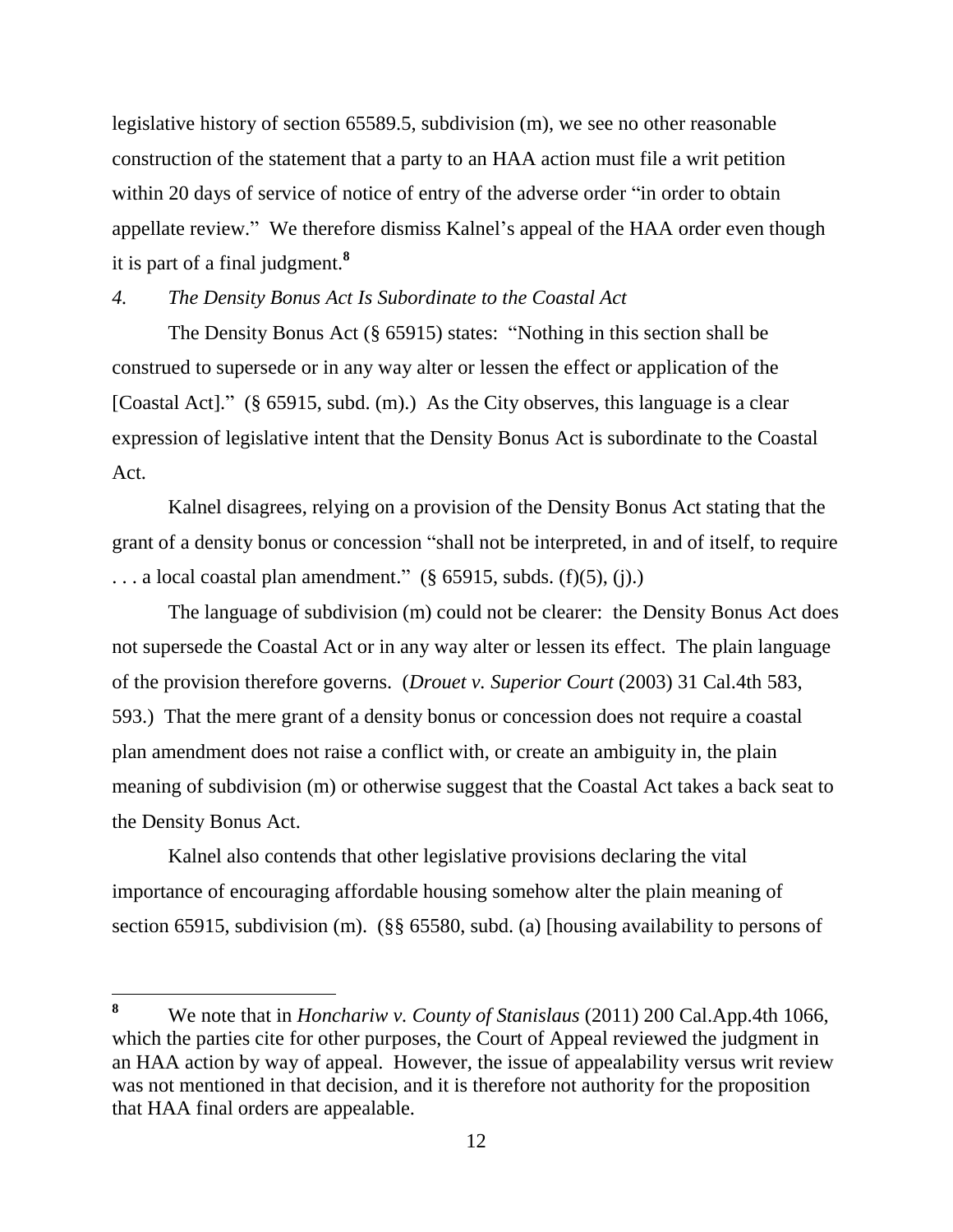all economic means is priority of highest order]; 65589.5, subd. (g) [lack of affordable housing is a critical statewide problem].) We disagree.

First, we are construing the Density Bonus Act (Gov. Code, § 65915), not those other provisions, and, as just discussed, under that law the Coastal Act takes precedence. Second, the Coastal Act seems to strike a balanced pose between the policies of affordable housing and coastal protection, stating only that it is "important . . . to encourage the protection of existing and the provision of new affordable housing" within the coastal zone. (Pub. Resources Code, § 30604, subd. (g).) As a result, under that provision, density bonuses granted under the HAA (Gov. Code, § 65985.5) or the Density Bonus Act (Gov. Code, § 65915) may be denied if the local agency issuing a coastal development permit finds that the project "cannot feasibly be accommodated on the site in a manner that is in conformity with" the Coastal Act. (Pub. Resources Code, § 30604, subd. (f).) We find this consistent with the Coastal Act's statement that protecting coastal resources is a "paramount concern" because those resources are of "vital and enduring interest." (Pub. Resources Code, § 30001, subds. (a), (d).)

In short, the Legislature appears to have struck a balance between the Coastal Act and the Density Bonus Act by requiring local agencies to grant density bonuses unless doing so would violate the Coastal Act. We therefore hold that section 65915 is subordinate to the Coastal Act and that a project that violates the Coastal Act as the result of a density bonus may be denied on that basis.**<sup>9</sup>**

# *5. The Mello Act Is Also Subordinate to the Coastal Act*

 $\overline{a}$ 

Determining the relationship between the Mello Act and the Coastal Act is not as clear cut a task. Unlike the Density Bonus Act (Gov. Code, § 65915), the Mello Act does not state that the Coastal Act supersedes it. Instead, the Mello Act states that it "shall apply within the coastal zone as defined by the Coastal Act." (Gov. Code, § 65590, subd. (a).) The Coastal Act also provides that "[n]othing in this division shall exempt

**<sup>9</sup>** Because the HAA similarly provides that it shall not be construed to relieve local agencies from complying with the Coastal Act (§ 65589.5, subd. (e)), if we were to reach that issue we would likely conclude that it too was subordinate to the Coastal Act.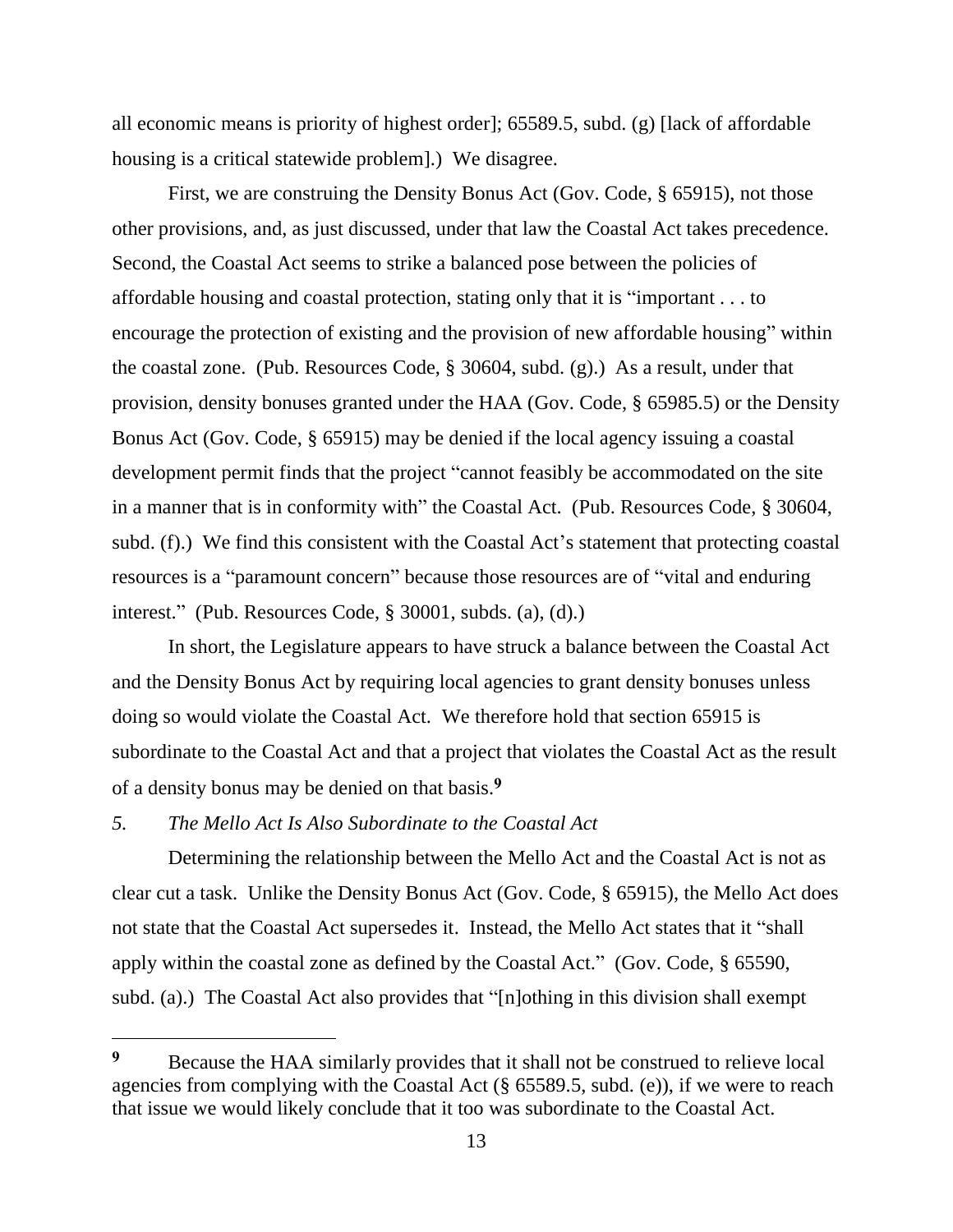local governments from meeting the requirements of state and federal law with respect to providing low- and moderate-income housing, replacement housing, relocation benefits, or any other obligation related to housing imposed by existing law or any law hereafter enacted." (Pub. Resources Code, § 30007.)

Standing alone, these two provisions might be construed as giving the Mello Act primacy over the Coastal Act. However, the Coastal Act also requires that the design of new developments protect scenic views and be "visually compatible with the character of the surrounding areas." (Pub. Resources Code, § 30251.) That was the basis of the City's decision to reject the Kalnel project, and on appeal Kalnel does not contend there was insufficient evidence to support that finding.

In the face of an undisputed Coastal Act violation, does Public Resources Code section 30007 require that the City stand down from enforcing the Coastal Act in order to comply with the Mello Act?

We begin with the Mello Act itself, which states only that it "shall apply" in the coastal zone. Under Kalnel's interpretation, the Mello Act supersedes the Coastal Act, requiring approval of increased density affordable housing developments even if they violate Coastal Act provisions. However, the Legislature knows how to expressly state that one statute supersedes another, but did not do so here. In the absence of such an express declaration of legislative intent, we will not presume that the Legislature intended to do so if we can harmonize the Mello Act with the Coastal Act. (*Apartment Assn. of Los Angeles County, Inc. v. City of Los Angeles* (2009) 173 Cal.App.4th 13, 18; *Sacramento Newspaper Guild v. Sacramento County Board of Supervisors* (1968) 263 Cal.App.2d 41, 54-55.) As set forth below, we conclude they can be harmonized.

We next turn to Public Resources Code section 30007.5, where the Legislature has provided interpretive guidance in reconciling conflicting Coastal Act Provisions: "The Legislature further finds and recognizes that conflicts may occur between one or more policies of this division. The Legislature therefore declares that in carrying out the provisions of this division such conflicts be resolved in a manner which on balance is the most protective of significant coastal resources. In this context, the Legislature declares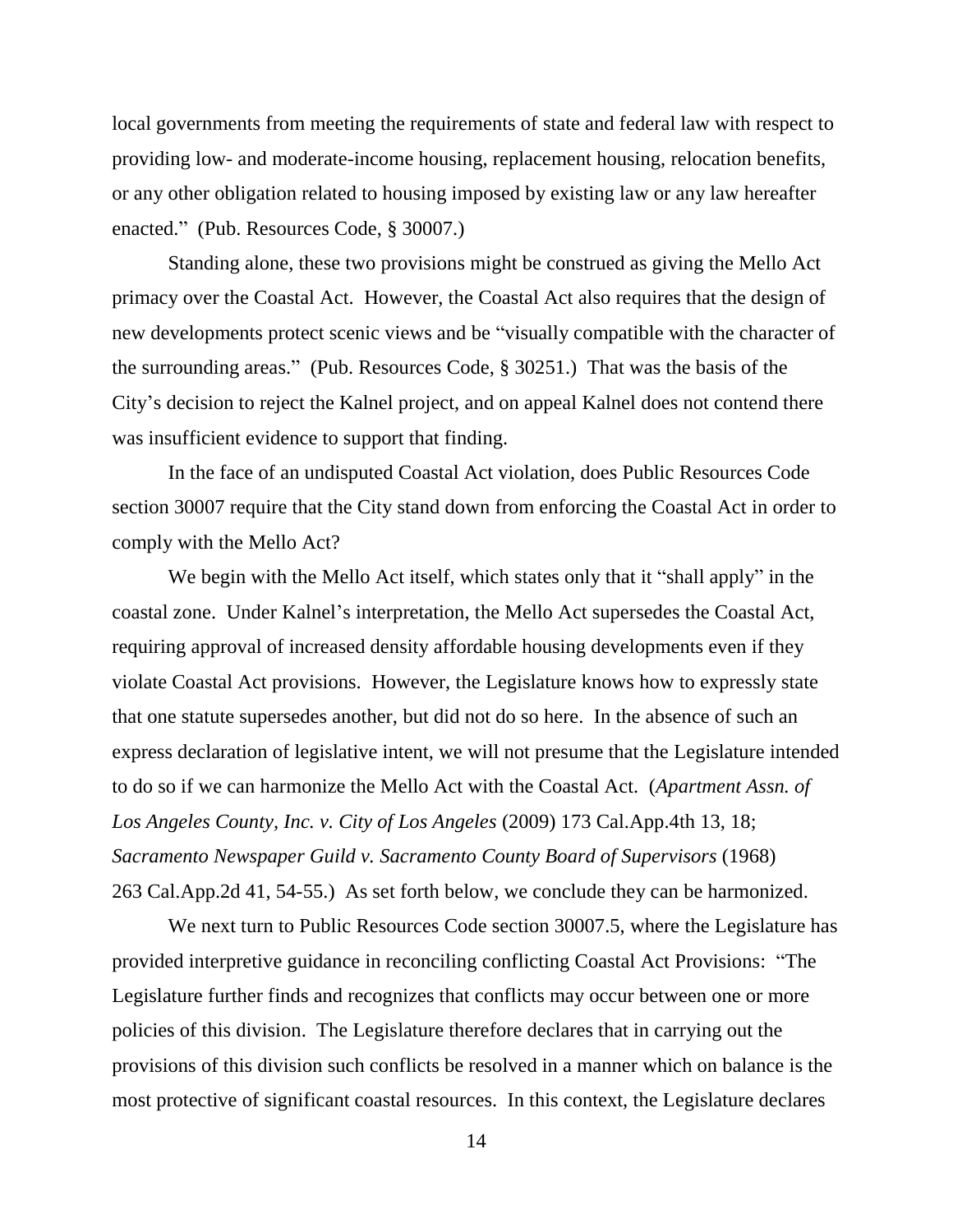that broad policies which, for example, serve to concentrate development in close proximity to urban and employment centers may be more protective, overall, than specific wildlife habitat and other similar resource policies." (Pub. Resources Code, § 30007.5.) The Coastal Act must "be liberally construed to accomplish its purposes and objectives." (Pub. Resources Code, § 30009.)

As discussed above, the Coastal Act states that although affordable housing is encouraged within the coastal zone, density bonuses may be reduced if the increased density is incompatible with the Coastal Act. (Pub. Resources Code, § 30604, subd. (f).) As we read it, this provision subordinates affordable housing density bonuses to the Coastal Act, in apparent contradiction to Public Resources Code section 30007. We must resolve that conflict in the manner that is most protective of coastal resources, and do so through a liberal construction that will accomplish the Coastal Act's purpose and objectives. (Pub. Resources Code, §§ 30007.5, 30009.)

As also noted above, this case involves an undisputed violation of Public Resources Code section 30251, which requires development design that protects scenic views and is "visually compatible with the character of the surrounding areas." The Coastal Act contains several other directives that could also clash with the Mello Act: preventing intrusion into environmentally sensitive areas (Pub. Resources Code, § 30240); maintaining public access to the coast (Pub. Resources Code, § 30252); and in the case of new development, protecting special communities and neighborhoods with unique characteristics that are popular visitor destination points for recreational uses (Pub. Resources Code, § 30253, subd. (e)). **10**

Which interpretation is most protective of coastal resources? One that requires Mello Act housing even if it blocks coastal access, intrudes into environmentally sensitive areas, or is visually incompatible with existing uses, or one that requires application of the Mello Act's affordable housing requirements within the coastal zone so long as those housing projects abide by the Coastal Act's overall protective provisions?

**<sup>10</sup>** Although the City did not rely on the latter provision, it seems applicable here.

 $\overline{a}$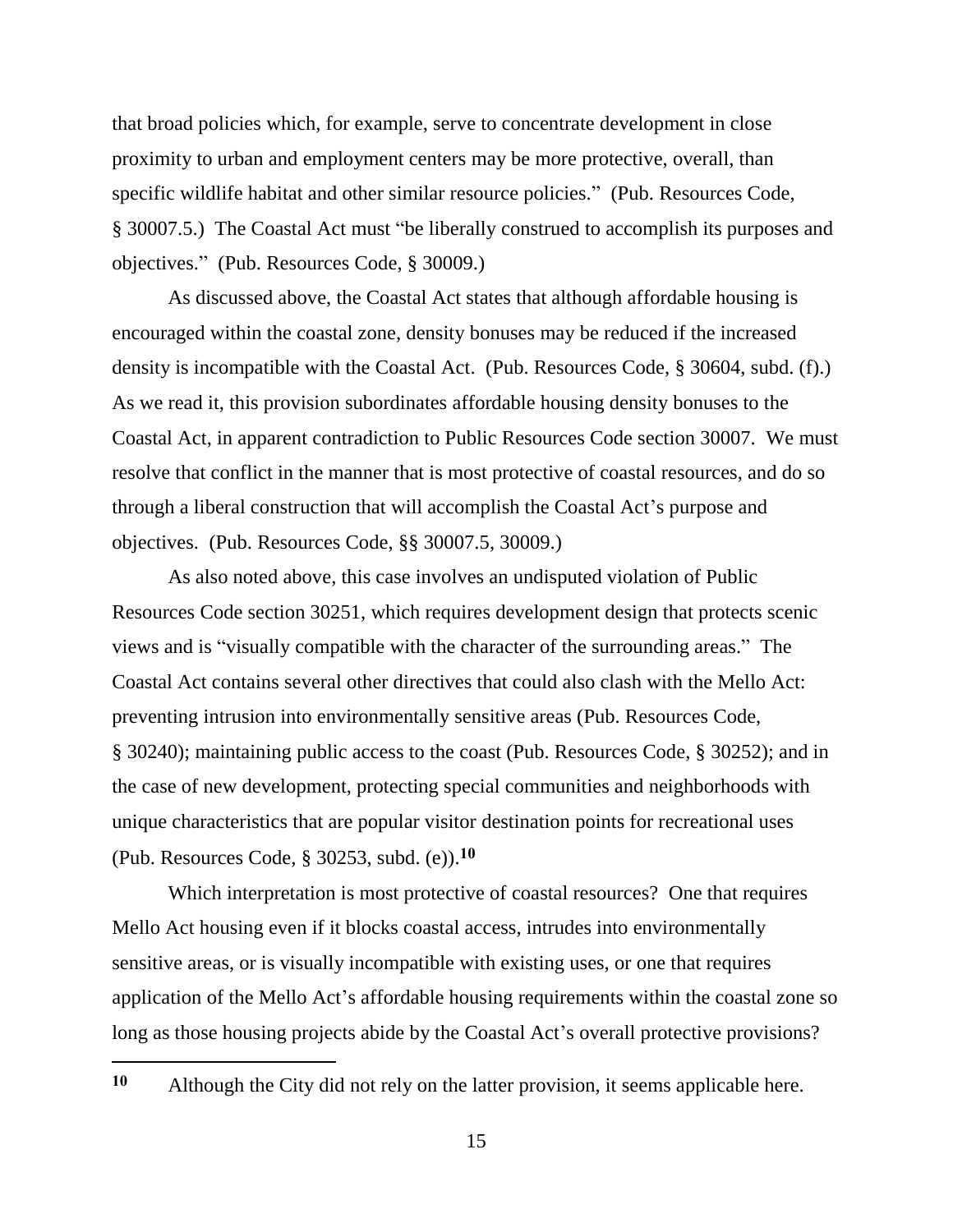Remembering the Legislature's statements that protecting coastal resources is a paramount concern because those resources are of vital and enduring interest, it seems clear that the latter interpretation must prevail. We therefore conclude that Kalnel's project was still subject to the Coastal Act despite its compliance with the Mello Act. Accordingly, the City properly rejected the project pursuant to Public Resources Code section 30251.**<sup>11</sup>**

# *6. The City Was Not Required to Make Findings that the Project Could Not Be Feasibly Accommodated Under the Coastal Act*

Kalnel contends that, even if the Coastal Act takes precedence and its project was incompatible with the surrounding community, the City violated the Coastal Act by not finding that the project could not be accommodated on the site in conformity with that act. (Pub. Resources Code, § 30604, subd. (f).)

The trial court rejected that contention, concluding that Public Resources Code section 30604, subdivision (f) applied only where the density of a development had been reduced, not where, as here, an entire project was rejected based on subjective aesthetic considerations that violated the Coastal Act. We agree.

Subdivision (f) states that the agency in charge of issuing a coastal development permit "may not require measures that reduce residential densities below the density sought by the applicant if the density sought is within the permitted density or range of density established by local zoning plus the additional density permitted under [section 65915], unless the issuing agency . . . makes a finding, based on substantial evidence in the record, that the density sought by the applicant cannot feasibly be accommodated on the site in a manner that is in conformity with [the Coastal Act] or the certified local coastal program."

<sup>11</sup> **<sup>11</sup>** At oral argument, counsel for Kalnel contended that our decision would mean that the housing density statutes do not apply in the coastal zone. We disagree. While those statutes do apply in the coastal zone, we hold only that they may still be superseded by the Coastal Act. While we recognize the importance of encouraging affordable housing, it is for the Legislature to strike the balance between that policy and the Coastal Act.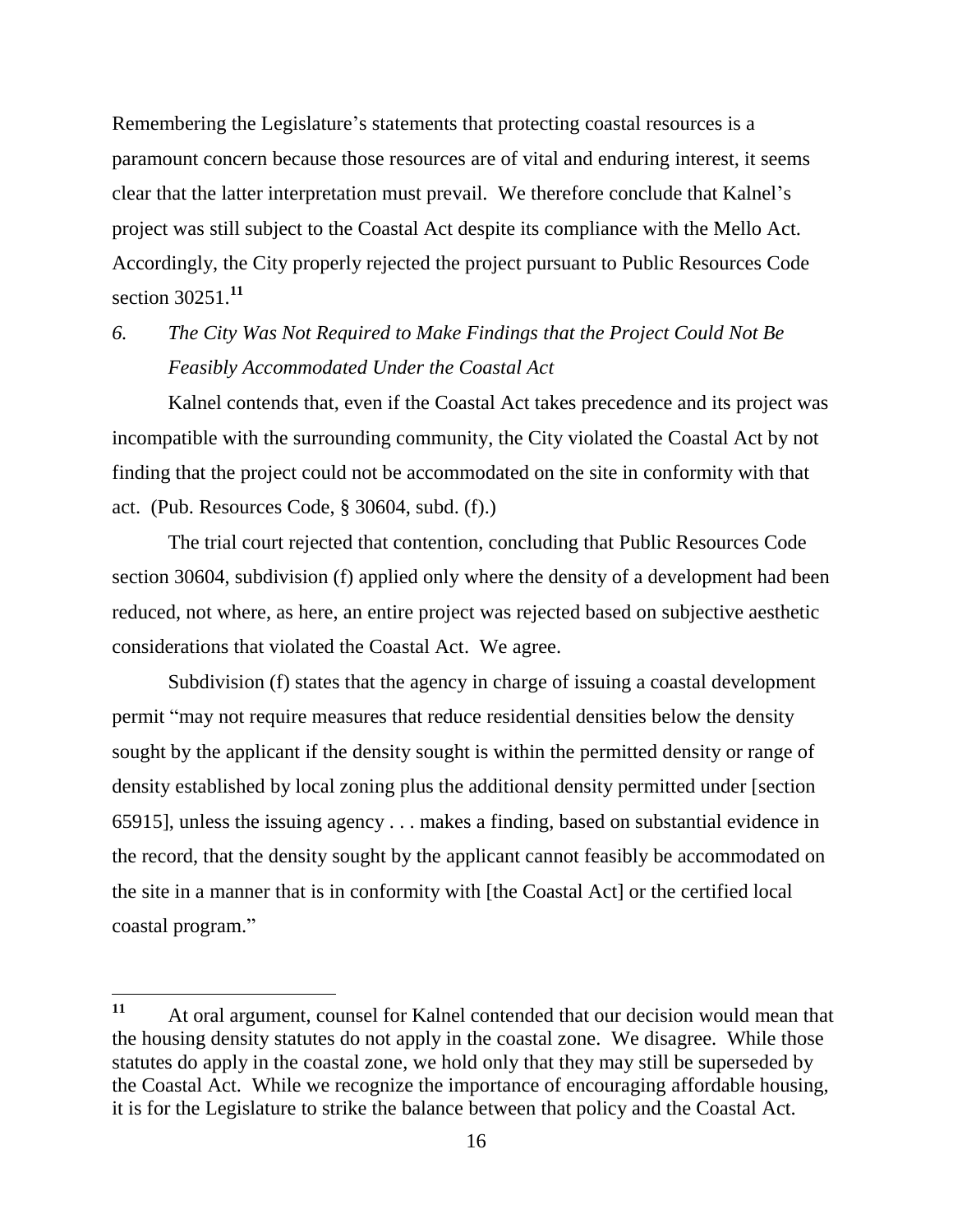Kalnel contends this provision applies because the City's conduct was the ultimate density reduction of disapproving the entire project. As City Planning Commissioner Donovan stated during the appeal hearing before that agency, the issue was visual compatibility under the Coastal Act, not density. We do not believe the City would have had to make the feasibility findings had it rejected the project because it cut off coastal access or intruded into an environmentally sensitive area. In such a case density would not have been the issue and no density reduction would have been ordered. The same reasoning applies here where the City denied the project because it was visually incompatible and otherwise out of step with the surrounding community. Accordingly, the City was not required to make the feasibility findings required by Public Resources Code section 30604, subdivision (f).

#### *7. The City Did Not Violate the Venice Land Use Plan*

In 2001 the Coastal Commission certified the City's Venice Land Use Plan (VLUP), which is the local coastal program governing the City's issuance of coastal development permits. (Pub. Resources Code, § 30600.5, subd. (c).) Under that provision, the City shall issue a permit if it finds that the proposed development conforms to the VLUP. (*Ibid.*) The trial court found that the Kalnel project met the standards of the VLUP, leading Kalnel to contend that the City violated both the VLUP and the Coastal Act.

Kalnel supports this contention by pointing to provisions of the VLUP that: (1) grant additional density and height bonuses for housing projects located in multiple housing areas near Venice Boulevard, which would include the area around the proposed Kalnel project (VLUP Policies I.A.13.b&e; V.A.2); and (2) require the City to identify all feasible means of accommodating a density increase, implement the means most protective of coastal resources, and, if it finds that all feasible incentives would have an adverse impact, to grant the incentive that is most protective of coastal resources (VLUP Policies 1.A.13.c.&e).

The City contends that Public Resources Code section 30600.5 is not applicable because the City did not find that Kalnel's project was compatible with the VLUP. We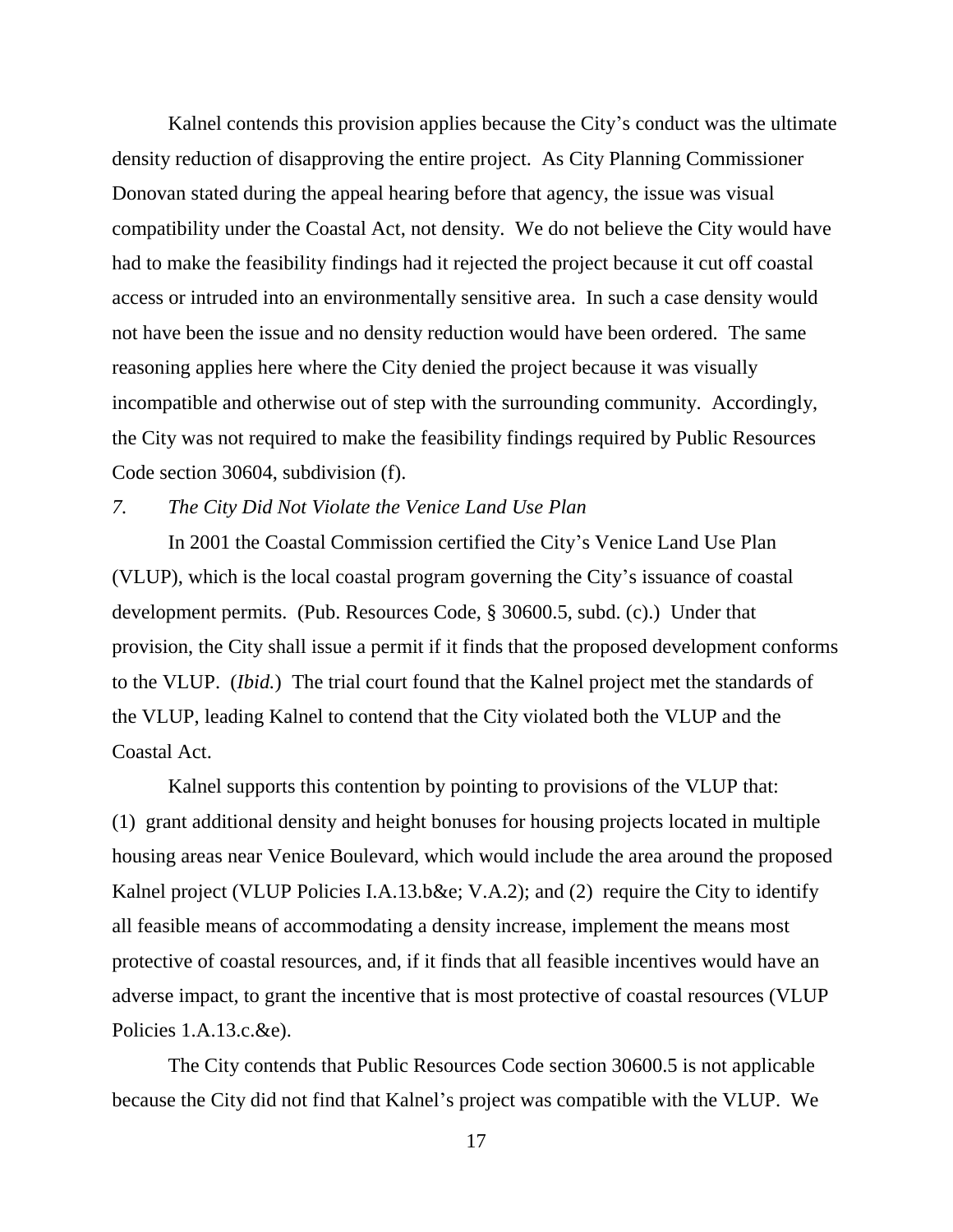agree. A predicate to the applicability of that section is a finding by the local agency that the proposed development conforms to its local coastal plan. The City overturned the earlier decisions of its planning officials concerning compliance and was therefore not compelled to issue the coastal development permit under Public Resources Code section 30600.5.

As for the trial court's apparent finding that the Kalnel project complied with the VLUP, we make two observations. First, the finding is ambiguous to the extent the trial court also found that the project violated the Coastal Act. Second, because we exercise independent review, we are not bound by the trial court's findings, and will instead determine for ourselves whether the City acted properly. As set forth below, we conclude that the City's actions were consistent with the VLUP.

The City contends that its decision was consistent with the VLUP, pointing to provisions: (1) stating that building heights and bulks shall be controlled to preserve the nature and character of existing neighborhoods (VLUP Policy I.A.1.a); (2) call for the preservation of "stable single-family residential neighborhoods" and promote new developments that are compatible with those neighborhoods (VLUP Policy I.A.2); and (3) require yards in the Kalnel project area to accommodate the need for fire safety, open space, storm water percolation, and on-site recreation consistent with the existing scale and character of the neighborhood**<sup>12</sup>** (VLUP Policy I.A.7).

While those VLUP policies tend to support the City's position, they are not conclusive. More persuasive to us are the following portions of the VLUP: (1) a summary of Venice coastal issues under the heading, "**Preservation of Venice as a Special Coastal Community**," listing the goals of "Preservation of community character, scale and architectural diversity[,] [¶] "Development of appropriate height, density, buffer and setback standards."; and (2) a policy statement that the VLUP was intended to address various coastal act policies, including Public Resources Code section 30251,

<sup>12</sup> **<sup>12</sup>** The City also contends that this issue was waived because Kalnel did not raise VLUP compliance at trial. We disagree. The project's compliance with VLUP was mentioned in the petition and argued in Kalnel's trial court points and authorities.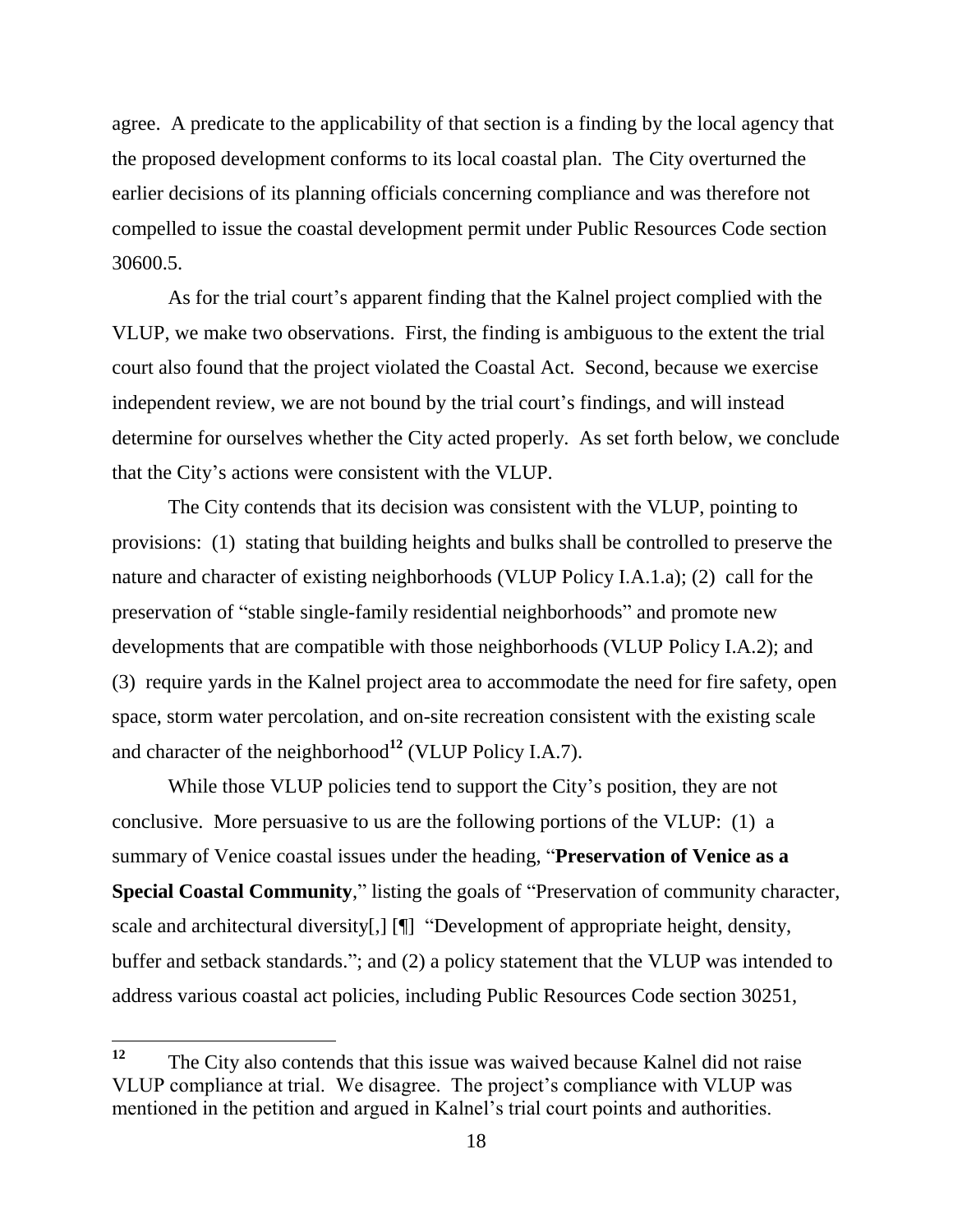which calls for development that is visually compatible with the character of surrounding areas.

As we see it, the VLUP was expressly designed to protect the visual and scenic compatibility requirements of the Coastal Act that were the basis for the City's rejection of Kalnel's project. At best, the handful of height and density policies cited by Kalnel set up a conflict with those policies. However, a closer examination of the height and density policies upon which Kalnel relies shows that they are inapplicable here.

Although VLUP policies I.A.13.b,c and e do call for the application of density bonuses in accordance with the Density Bonus Act (§ 65915), those policies fall within the subject heading "**Replacement of Affordable Housing**." The first policy in that section is also captioned "**Replacement of Affordable Housing**," and states that it applies "[p]er the provisions of . . . the 'Mello Act' [in regard to] the conversion or demolition of existing residential units occupied by [low income residents]. It prohibits the conversion or demolition of such existing units unless they are replaced in accordance with the Mello Act." The section goes on to address issues such as the location of replacement housing (VLUP Policy I.A.10), the ratio of replacement units (VLUP Policy I.A.11), and the right of displaced low income residents to priority for the replacement units (VLUP Policy I.A.13). The density and height bonus requirements that Kalnel relies upon follow as part of the same section.

As discussed earlier, the Mello Act applies in two situations: (1) when existing low income units are demolished, they must be replaced with new ones; and (2) when new developments include low income housing, density bonuses apply unless the increased density conflicts with the Coastal Act. The density and height bonus policies that Kalnel relies on are expressly geared toward the former circumstance, where existing low-income units are demolished. This case involves a new development, however, and is not covered by those policies.

Even if those policies do apply to proposed new developments that include affordable housing, they do not assist Kalnel. According to Kalnel, under VLUP Policy I.A.13.c, the City was obligated to not only permit the increased density and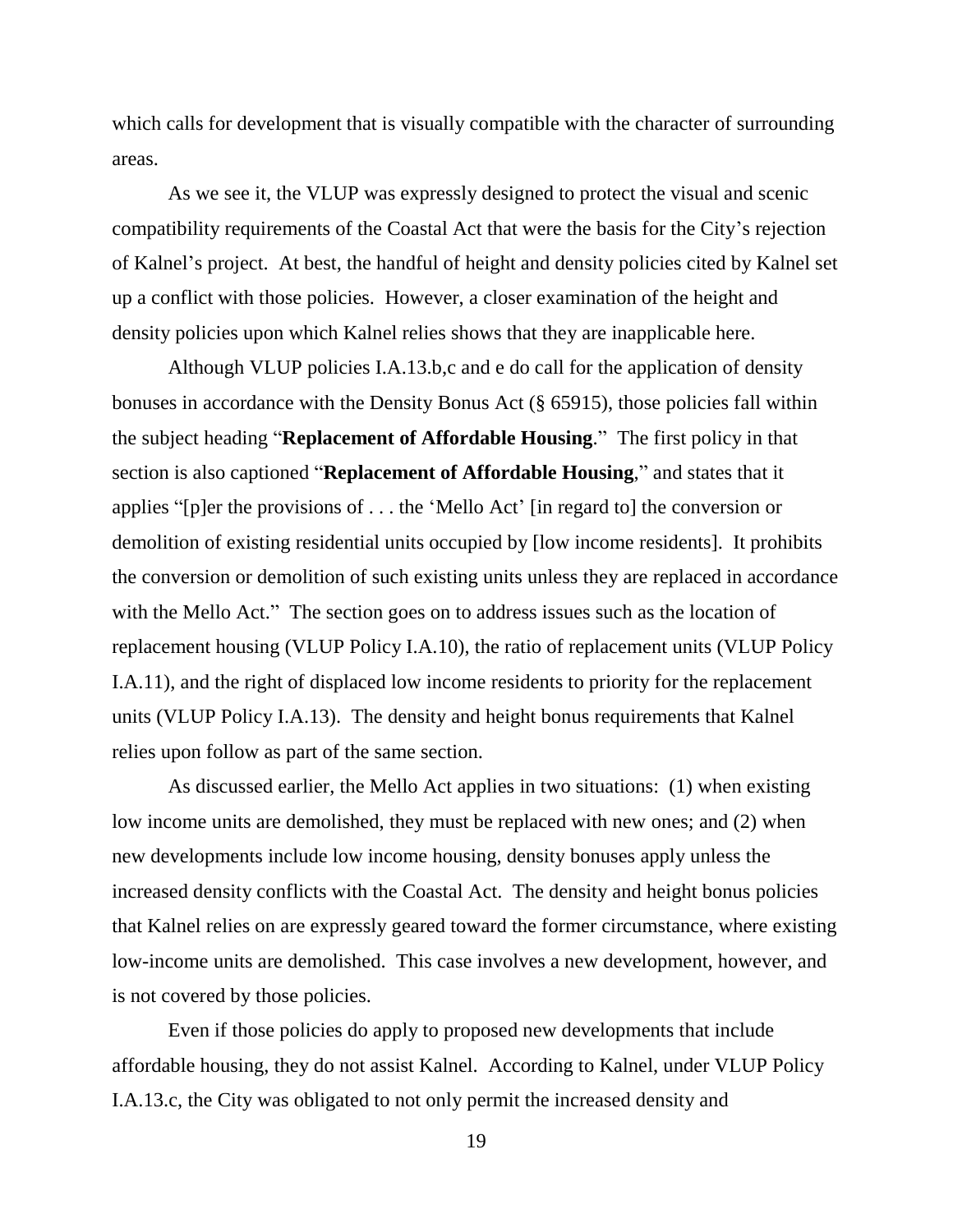accompanying height incentives, but to identify all feasible means of accommodating the increased density if the City found that the project would have an adverse effect on coastal resources. Based on this, Kalnel contends the City violated the VLUP by failing to approve the project and by failing to identify ways in which Kalnel's project might be feasibly accommodated.

Read in its entirety, this provision states that any housing development approved under the Density Bonus Law "shall be consistent, to the maximum extent feasible and in a manner most protective of coastal resources, with all otherwise applicable certified local coastal program policies and development standards." (VLUP Policy I.A.13.c.) After describing what steps the City must take if a proposed project is consistent with the local coastal policies, the provision addresses the City's obligations if it finds "that the means for accommodating the density increase . . . will have an adverse effect on coastal resources . . . ." In such a case, "the City shall identify all feasible means of accommodating the 25 percent density increase and consider the effects of such means on coastal resources. The City shall require implementation of the means that are most protective of coastal resources." (*Ibid.*) "Coastal resources" is defined to mean "public access, marine and other aquatic resources, environmentally sensitive habitat, *and the visual quality of coastal areas.*" (VLUP Policy I.A.13.f, italics added.)

As we read it, this policy affirms the significance of Coastal Act compliance when approving projects with affordable housing density bonuses, including the provision concerning visual conformity with the surrounding area. Most important, however, is the policy's limited applicability to decisions based on the effect of a density bonus on Coastal Act compliance. In other words, the City's accommodation obligation applies only when it determines that a project's increased density causes a conflict with the Coastal Act. As mentioned previously, that is not what occurred here. Instead, the project was disapproved for purely aesthetic reasons unrelated to its density, making